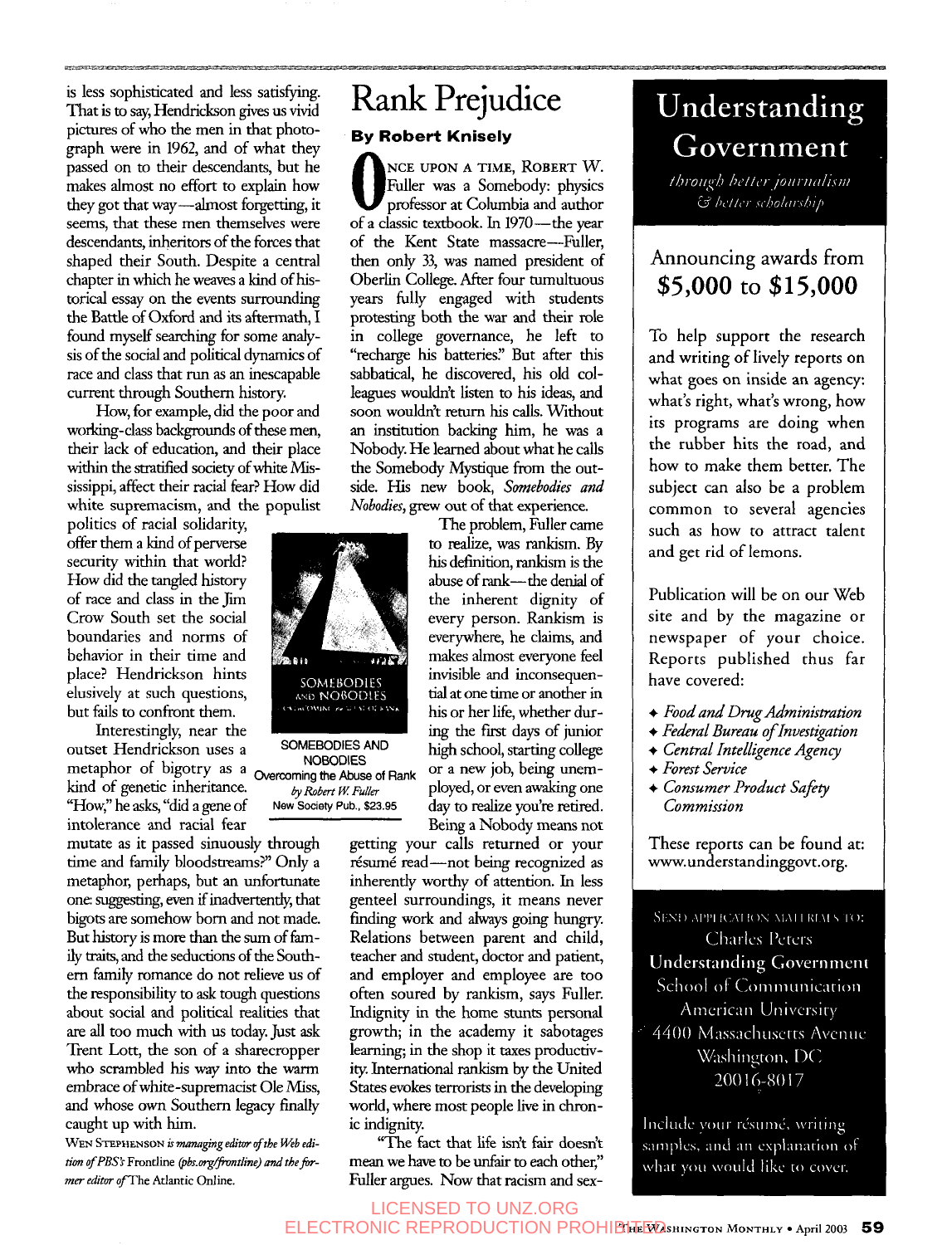

ism are on the run, he believes, rankism-"the mother of all -isms"-should be the next to go. Fuller believes that all the other "-isms" are but subspecies of rankism, which must first be called out wherever and whenever it appears, and then negotiated out of **all** of our social institutions. What the world needs, he argues, is a Nobody Revolution, a Dignitarian Revolution, leading to a redistribution of rank as a first step toward global economic justice. *(Who* Fuller thinks should foment this revolution-graduate teaching assistants? The Roman Catholic laity?-is not entirely clear.)

Fuller admits that *Somebodies and Nobodies* is a personal book, neither

scholarly nor academic. And though "rankism" sounds hopelessly P.C. -- the kind of problern we didn't know we had until some well-meaning Bamard peer counselor thought it up-it's hard to disagree that abusing one's authority is a bad thing. But while Fuller acknowledges that "rank" is essential for humans working in hierarchies, and that striving for more rank brings one recognition and power-things that most people enjoy-his distinctions between rank and rankism are hard to follow. In practice, it is apparently all right for physics professors to return, unread, manuscripts from hopeful but unlettered supplicants who claim to refute Einstein, since otherwise the professors would not have

time to read each other's manuscripts. On the other hand, he says, it is never all right to bark at waitstaff for any real or imagined transgressions.

Fuller believes that rankism is ubiquitous and eternal, but that's not necessarily true. In the business world, for instance, hierarchy-which Fuller tags as the progenitor of rankism-is slowly becoming yesterday's mode of organizing human activity. Market-based and decentralized, network-based activities are becoming widely adopted as moreviable alternatives. Rankism may turn out to be yesterday's problem; **as** more young Americans become entrepreneurs, smaller and flatter organizations will reduce the range of rankism. (Certainly rankism is, to some degree, a peculiarly Western institution: **A** Zen master might well worry about a student's inner state if the student became preoccupied by rank, either high or low.)

Since the problems described in *Somebodies and Nobodies* are anecdotalalbeit universal—it's hard to evaluate Fuller's argument that the Somebodies will benefit by eliminating rankism when dealing with Nobodies. And, of course, it is the Somebodies who must change their behavior. Nevertheless, the case can be made. For his book *Good to Great,*  James Collins sifted through the 1435 firms that have ever been in the Fortune 500. He found only 11 **firms** that demonstrated periods of exceptional performance; that is, generated cumulative stock returns that beat the general stock market by an average of seven times in 15 years. Notably, **all** 11 had CEOs who were promoted from within, intensely focused on success, and-most interestinglyhumble. "Humble" is Collins's word, and by it he means a CEO who would listen to anyone, anytime, who might have something to offer to the CEO's quest for success. In other words, these CEOs eliminated every trace of rankism from their work lives-and they, and their companies, won big.

Robert Fuller's book paints a compelling portrait of an unhappy world, but fails at leading us to a better one. *Somebodies and Nobodies* boasts no fewer **than** 30 prepublication endorsements. Twenty-seven of the endorsers **are** identified by their institutional connections or the books they've published. *Robert Knisely is a freelance writer.* 

**60** WWW.WASHINGTONMONTHLY.COM<sub>LI</sub> COTOONIC DEDDONICTION DD TRONIC REPRODUCTION PROHIBITED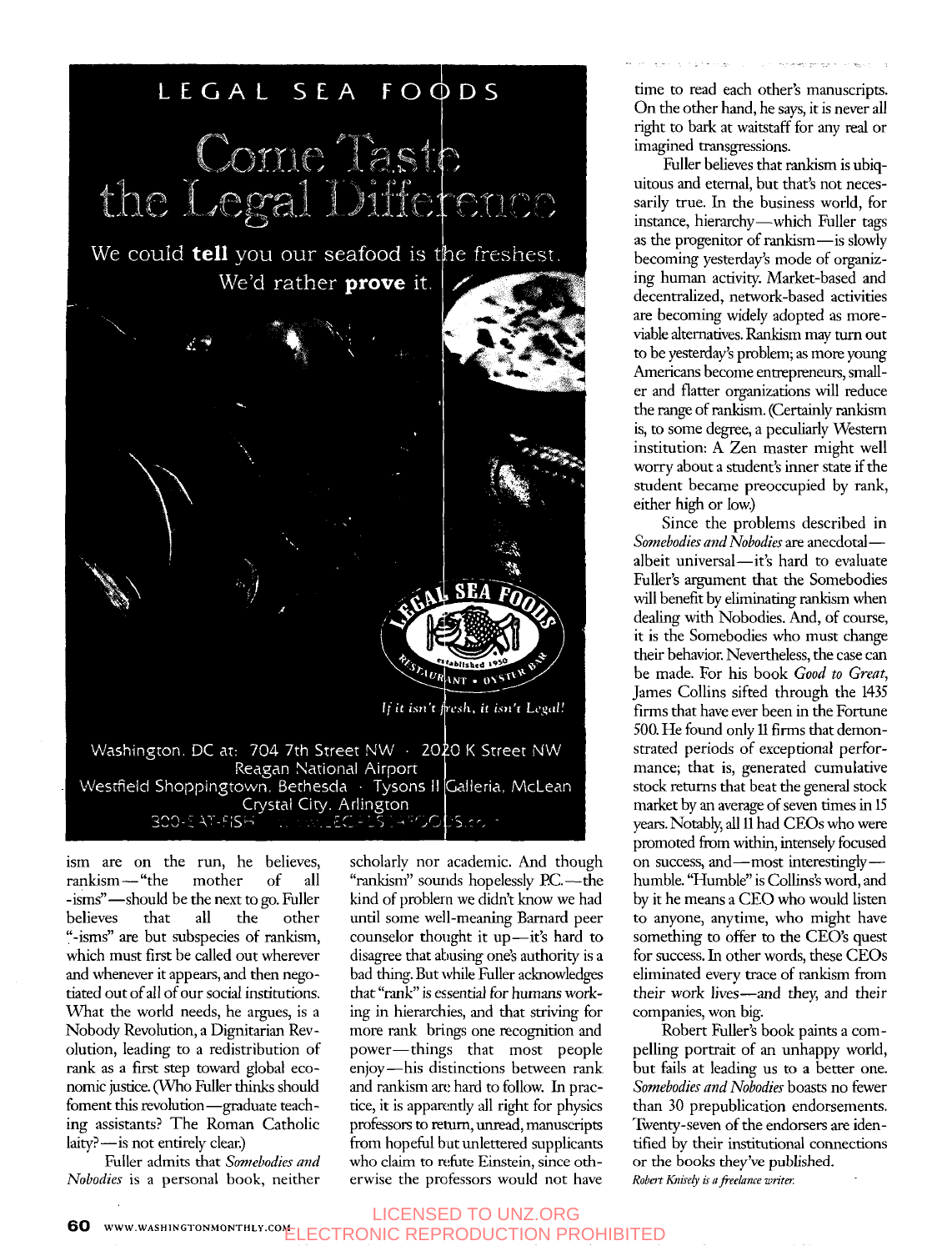